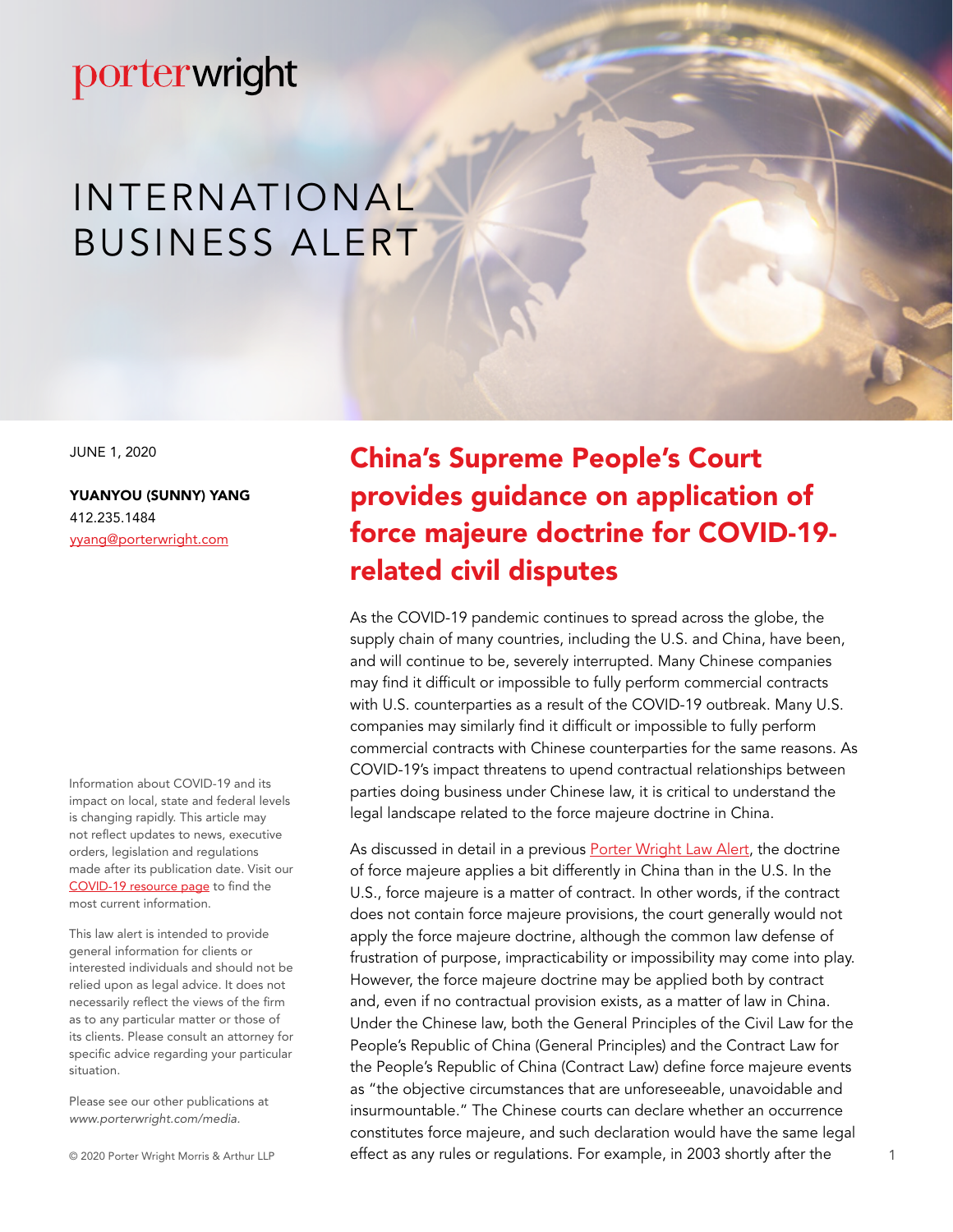### INTERNATIONAL BUSINESS ALERT

SARS outbreak, the Supreme People's Court for the People's Republic of China (Supreme Court of China) issued a judicial interpretation specifying that, if a contract could not be performed due to the SARS outbreak or any administrative measures adopted against SARS, such a situation was to be considered a force majeure event. However, while certain directives or guidelines were issued by the government or lower courts, the Supreme Court of China had not formally opined on whether the COVID-19 outbreak should be considered as a force majeure event at the time of the previous alert.

That situation has changed. On April 16, 2020, the Supreme Court of China issued its long-awaited Guiding Opinion on Several Issues Concerning [Proper Trial of Civil Cases Involving COVID-19 Pandemic \(One\)](http://www.court.gov.cn/fabu-xiangqing-226241.html). In this opinion, the court provides detailed guidance to lower courts on applying force majeure and other principles to contracts when the performance of those contracts is impacted by COVID-19.

#### Application of force majeure doctrine

The opinion provides that "[f]or civil disputes directly affected by the COVID-19 outbreak or the prevention and control measures taken against COVID-19 that meet the statutory requirements of force majeure, the lower courts shall properly apply Article 180 of the General Principles and Article 117 and Article 118 of the Contract Law, unless other laws or regulations apply." *Opinion, Article 2*. The opinion emphasizes that, in applying the force majeure doctrine, the lower courts should consider the "impact of the COVID-19 on different regions, different industries, and different cases, analyze the impact of the COVID-19 outbreak itself and any prevention and control measures taken against COVID-19, as well as their direct relationship with the non-performance of any contract", and should not apply a one size fits all approach. *Opinion, Article 3*. The party invoking the force majeure doctrine shall bear the burden of proving that the force majeure event directly led to the failure of part or all of its contract obligations. *Opinion, Article 2*.

Specifically, the opinion provides that if the COVID-19 outbreak or prevention and control measures against the COVID-19 outbreak directly led to the failure to perform, the force majeure doctrine should apply, and the liability would be partially or completely exempted based on the impact of the pandemic or prevention and control measures against the pandemic. However, "if a party has imputable reasons for the failure to perform the contract or the increase of losses, the party will bear corresponding liabilities." *Opinion, Article 3(1)*. In addition, the People's Court will consider whether the parties have received government subsidies or tax or fee reductions or others subsidies, or debt relief as a result of the pandemic in determining whether a party must continue to perform its contract obligations. *Opinion, Article 3(3)*.

© 2020 Porter Wright Morris & Arthur LLP **Property Conly caused difficulties in contract performance, such situation shall not** In addition, the opinion clarifies that if the COVID-19 outbreak or prevention and control measures taken against the spread of COVID-19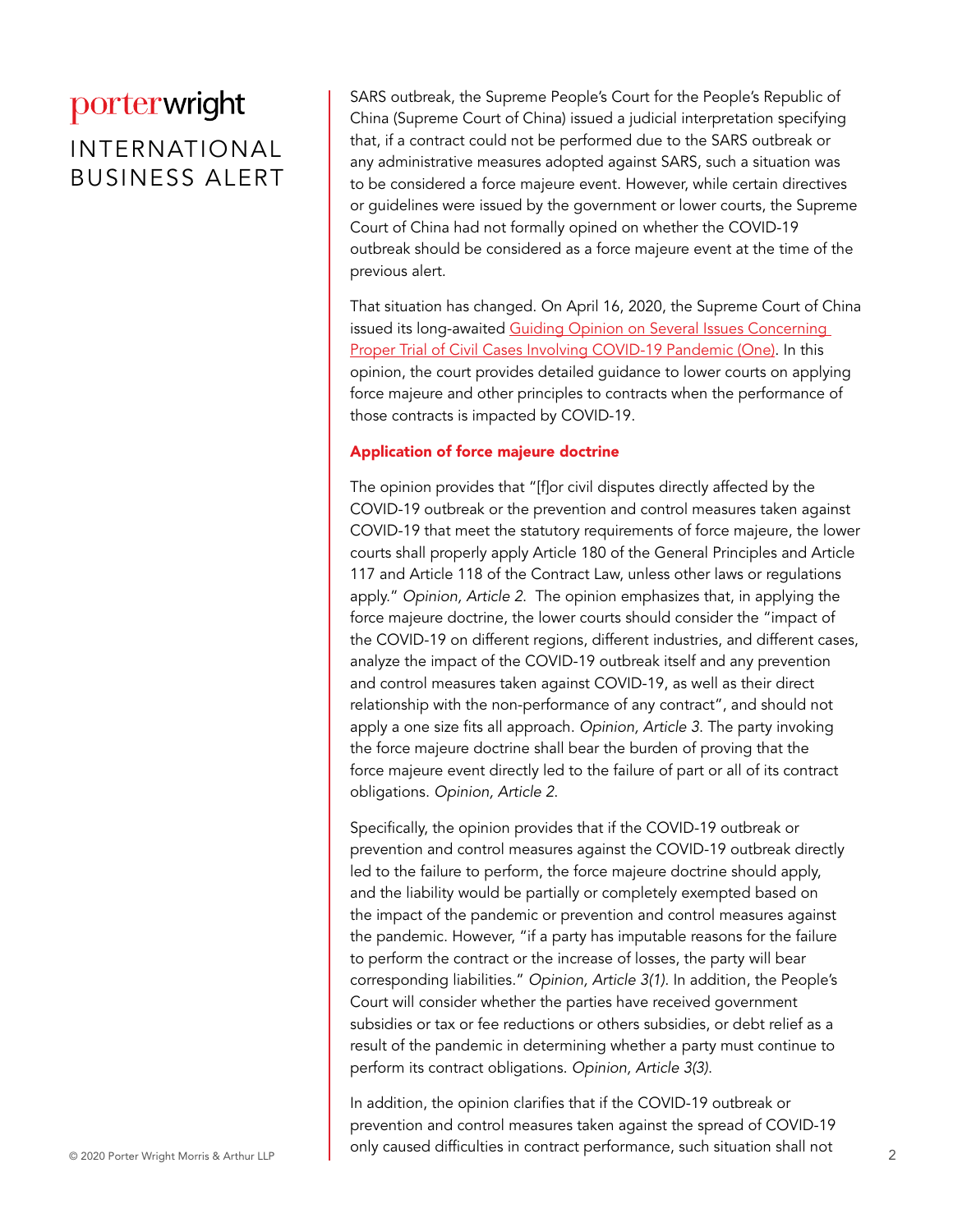### INTERNATIONAL BUSINESS ALERT

be considered as force majeure and the People's Court will not support a party's claim to cancel or terminate the contract based on the difficulties to perform only. *Opinion, Article 3(2)*. Instead, the People's Courts are encouraged to engage in effective mediation and actively guide the parties to continue to perform. *Id*.

In furtherance to the opinion, the Head of the Research Office of the Chinese Supreme Court pointed out in the April 20, 2020 "[Head of](http://www.court.gov.cn/zixun-xiangqing-226251.html)  [the Research Office of the Supreme People's Court's Answer to Press's](http://www.court.gov.cn/zixun-xiangqing-226251.html)  [Questions on the issuance of Guiding Opinion on Several Issues](http://www.court.gov.cn/zixun-xiangqing-226251.html)  [Concerning Proper Trial of Civil Cases Involving COVID-19 Pandemic"](http://www.court.gov.cn/zixun-xiangqing-226251.html) that the opinion was based on the general contract principle to respect and recognize the parties' agreement, as long as such agreement does not violate the mandatory provisions of the law or public order and good custom. In other words, if the parties to a contract already have a force majeure provision defining force majeure events and providing the procedures to follow in the event of force majeure, such provision will generally be respected by Chinese courts.

Therefore, under the opinion and answer, whether a party to the contract would be exempted from part or all liability under the contract based on the force majeure doctrine will be reviewed on a case-by-case basis under the specific facts of each case. The key elements that a Chinese court may consider are:

- 1. Whether the COVID-19 outbreak directly caused the failure of performance or failure to achieve the purpose of the contract;
- 2. Whether the contract was entered into before or after the COVID-19 outbreak;
- 3. Whether the party invoking the force majeure doctrine is at fault for failure to perform;
- 4. Whether the party invoking the force majeure doctrine used reasonable endeavors to avoid the effects of the extreme circumstance; and
- 5. Whether the failure results from the COVID-19 outbreak itself or the measures taken by the administrative governments for preventing and containing the outbreak.

© 2020 Porter Wright Morris & Arthur LLP **3** Even if the court finds that force majeure has occurred, to claim the occurrence of a "force majeure" event, the defaulting party must timely notify the other party of the force majeure event, and take proper mitigation measures to minimize damages under the Chinese law. Failure to do so may result in a party being unable to exempt all or part of its liabilities to which it may have been originally entitled. In addition, the Chinese law requires the invoking party to provide certifying documents. While Chinese law did not define what constitutes "certifying documents," it is likely that the force majeure certificate issued by the China Council for the Promotion of International Trade (CCPIT) may satisfy the certifying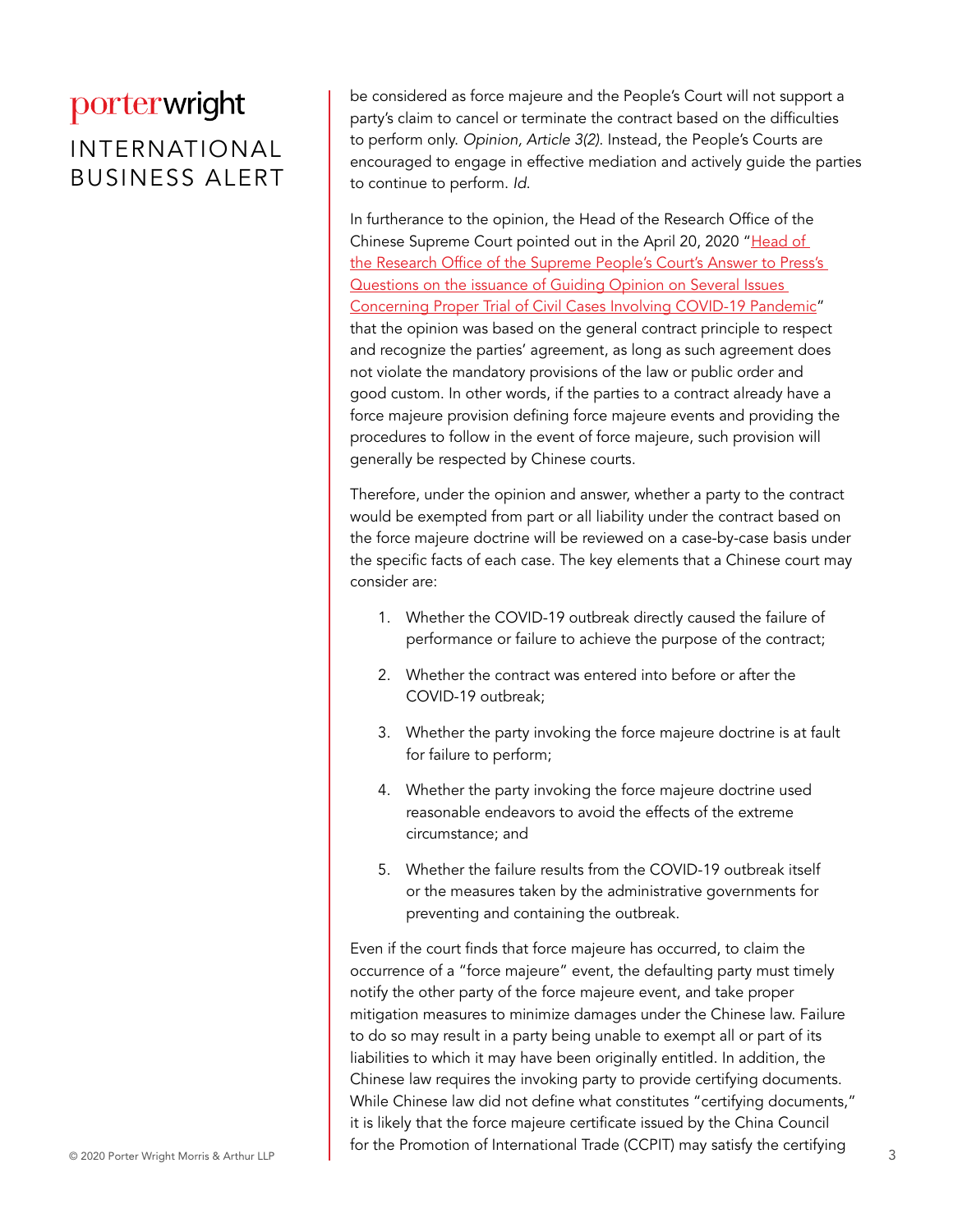#### INTERNATIONAL BUSINESS ALERT

documents requirement.

The directives provided in the opinion and the answer are important in analyzing whether a party would be liable for its failure to perform under the contract, particularly given the different directives granted in different parts of China in response to COVID-19. As discussed in more detail in the previous Porter Wright Law Alert, almost all major cities or provinces have issued certain rules or recommendations to stop the spread of COVID-19, either required or encouraged companies to ask their employees to stay at home, or in some cases shut down businesses for various periods of time. Differing requirements may provide room for arguing the manner in which force majeure provisions apply, particularly where government makes a recommendation only, rather than rules that must be strictly followed. Other relevant factors may be:

- The date that such directives are issued:
- The length of time prior to or immediately after a period covered by a government directive; and
- · The nature of business being conducted.

Therefore, it is important to do a case-to-case analysis in determining whether and to what extent the force majeure doctrine may apply.

#### Application of material adverse change doctrine

The opinion also addresses the "material adverse change" doctrine. This Chinese law doctrine is similar to, but a bit less stringent than, the frustration of purpose doctrine in the U.S. It allows a party to petition the court under Article 26 of the Supreme People's Court of China's Interpretation No. 2 on the Contract Law, requesting modification to terms of the contract (including the termination of a contract) when there is a significant change to an underlying circumstance which is the basis for contract performance (such as a substantial change to China's national policies, laws or exchange rate). A petitioner invoking the "material adverse change" doctrine must demonstrate that such change occurred after contract execution, and that such occurrence was unforeseeable when the contract was executed, is not caused by a force majeure event and is not a commercial risk. The court examines the petition and the specific facts of the case using the principle of fairness in deciding whether to allow changes or termination of the contract.

© 2020 Porter Wright Morris & Arthur LLP COTTUBEL CATHOL DE TEATLED QUE TO THE COVID-TY OUTDIEAN OF PIEVERTION Specifically, in dealing with the COVID-19 situation, the opinion provides that if the COVID-19 outbreak or prevention and control measures taken against the spread of COVID-19 only caused difficulties in contract performance but did not make the performance impossible, yet the continued performance is obviously unfair to one party, the affected party may request an amendment of the performance period, performance method, price amount, or other contract terms, and the People's Courts were instructed to make the decision based on the factual circumstances of each case. *Id*. The opinion further provides that if the purpose of the contract cannot be realized due to the COVID-19 outbreak or prevention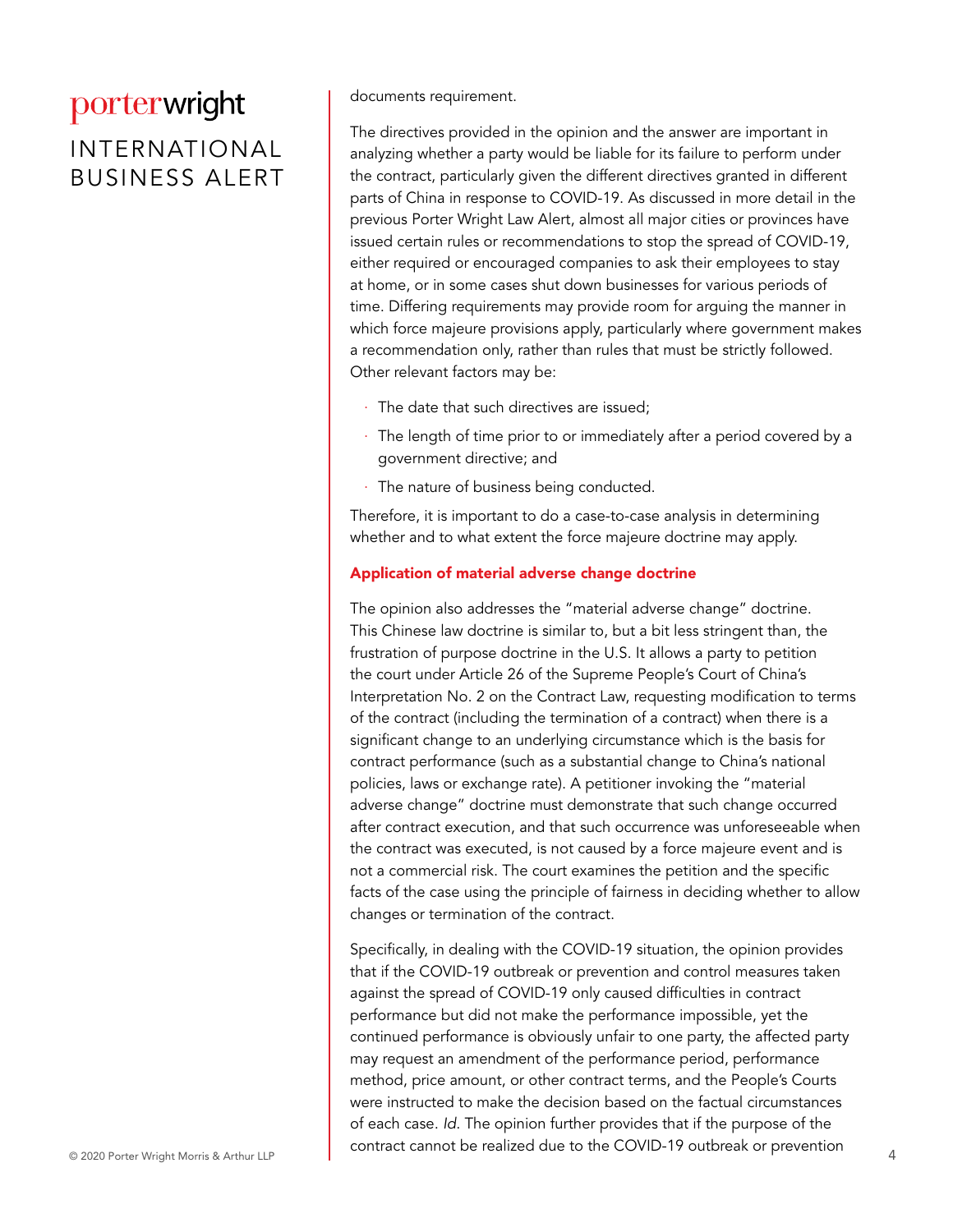### INTERNATIONAL BUSINESS ALERT

and control measures taken against the spread of COVID-19, and the parties request the termination of the contract, the People's Court shall support it. *Id*.

However, it is worth noting that, historically, the "material adverse change" doctrine was rarely applied in practice, because Chinese law also follows the principle of encouraging transactions. In fact, even in dealing with the COVID-19 situation, the answer explained that the opinion was issued based on that principle. Therefore, it is the Chinese courts' view that, if the parties will be able to perform by revising the contract, they should negotiate an amendment, rather than terminating the contract. As the opinion explained, courts should not support claims for contract termination due to "difficulty" in performance, and courts are required to mediate and encourage performance. The Chinese court would uphold a request for termination only if the COVID-19 or prevention and control measures against COVID-19 would make it impossible to realize the purpose of the contract (similar to the "frustration of the purpose" doctrine in the U.S.).

#### Tolling of statute of limitations

Under the General Principles, force majeure events can "pause" the running of any statute of limitations. The opinion now tolls statutes of limitations for six months as a result of the COVID-19 outbreak. Specifically, if a party is unable to exercise its right of claim due to the COVID-19 outbreak or any prevention and control measures taken against the spread of COVID-19 during the last six months of the statute of limitations period, the court will find that the statute of limitations has been tolled. In deciding whether a party is unable to exercise its right of claim due to the COVID-19 outbreak or any prevention and control measures taken against the spread of COVID-19, the People's Court shall "fully consider the extent of the affected party's area affected by COVID-19 and the circumstances under which the prevention and control measures taken against the spread of COVID-19 were taken, and make a comprehensive determination based on the evidence materials provided by the parties." Answer, No. 5. "For regions where the COVID-19 situation is more serious, the review standards can be appropriately relaxed according to the actual situation, and as long as the evidence submitted by the parties can prove that the delay period is not due to the negligence of the exercise of litigation rights, it can generally be permitted." *Id*.

In addition, if a party is a patient diagnosed with or suspected of COVID-19, including an asymptomatic infection, or is quarantined due to a related close contact with a person who has been diagnosed with or suspected of COVID-19, including an asymptomatic infection, and the statute of limitations has expired during the isolation or treatment period, that party may submit an extension request under Article 83 of the Chinese Civil Procedure Law and the People's Court will permit the party to file a lawsuit.